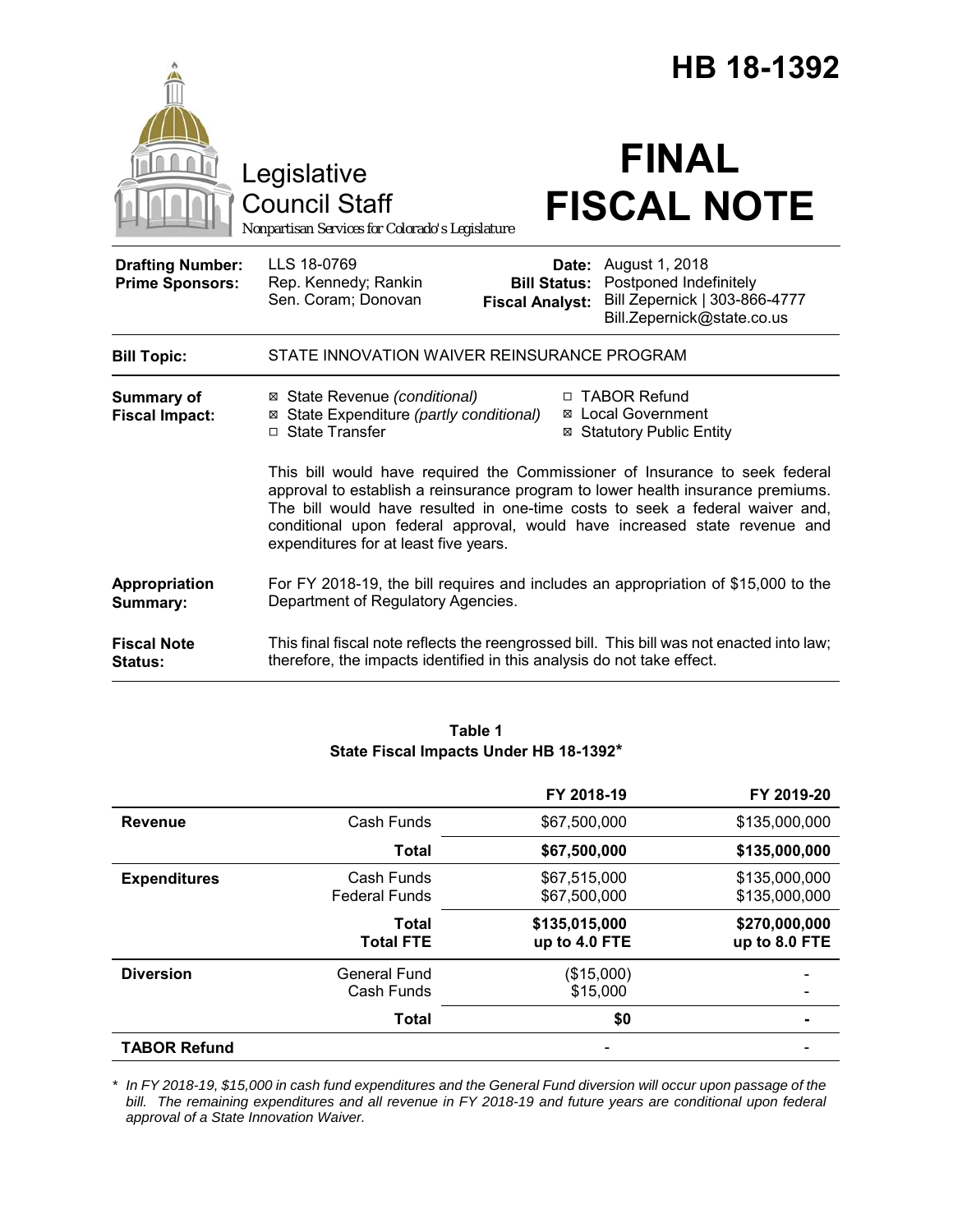## **Summary of Legislation**

This bill requires the Commissioner of Insurance to seek a State Innovation Waiver under the federal Affordable Care Act to create a state reinsurance program in Colorado. If federal approval is received, the reinsurance program will apply to 2019 health plans sold on the individual health insurance market. To fund the reinsurance program, the Commissioner is authorized to assess a fee on state-regulated health insurance carriers of up to 2 percent of premiums. In addition, the reinsurance program will be supported by federal funds that would have otherwise been provided to consumers as federal advanced premium tax credits.

The bill directs the Commissioner to set the parameters of the reinsurance program so that claims costs are reduced as follows:

- between 30 and 35 percent in geographic rating areas five and nine (Mesa County and western Colorado);
- between 20 and 25 percent in geographic rating areas four, six, seven, and eight (Larimer, Weld, and Pueblo counties, and the eastern plains); and
- between 15 and 20 percent in geographic rating areas one, two, and three (Boulder, El Paso, and Teller counties, and the Denver metro area).

Fees collected from health insurers and available federal funds under the State Innovation Waiver are to be deposited into the newly created Reinsurance Program Cash Fund. The reinsurance program is created as an enterprise under TABOR and revenue is exempt from the TABOR revenue limits. The Division of Insurance is required to report annually on the reinsurance program as part of the Department of Regulatory Agencies (DORA) SMART Act hearing.

#### **Background**

**Reinsurance.** Reinsurance is a type of insurance available to insurance carriers to transfer a portion of the risk to one or more other carriers, thereby reducing the risk of having to pay high-cost claims. By covering a portion of costs for high-cost claims, reinsurance can allow insurance carriers to charge lower premiums to consumers.

**State Innovation Waivers.** Section 1332 of the federal Affordable Care Act (ACA) allows states to apply for a waiver of various requirements of the federal law to pursue innovative strategies for providing residents with access to high-quality, affordable health care. To apply for a waiver, the state must enact a law authorizing a state agency to seek a waiver. To receive a waiver, a state must show that the waiver provides access to quality health care that will be least as comprehensive and affordable as it would be provided absent the waiver; that coverage is provided to a comparable number of residents as would be provided coverage absent a waiver; and that the changes under the waiver do not increase the federal deficit.

**Federal health insurance subsidies.** In 2017, Coloradans received about \$375 million in federal advanced premium tax credits to purchase health insurance through Connect for Health Colorado, the state's health insurance exchange. These subsidies are based on household income, premium amount paid, and the cost of a benchmark health plan. Subsidies are available to persons with income between 133 and 400 percent of the federal poverty level.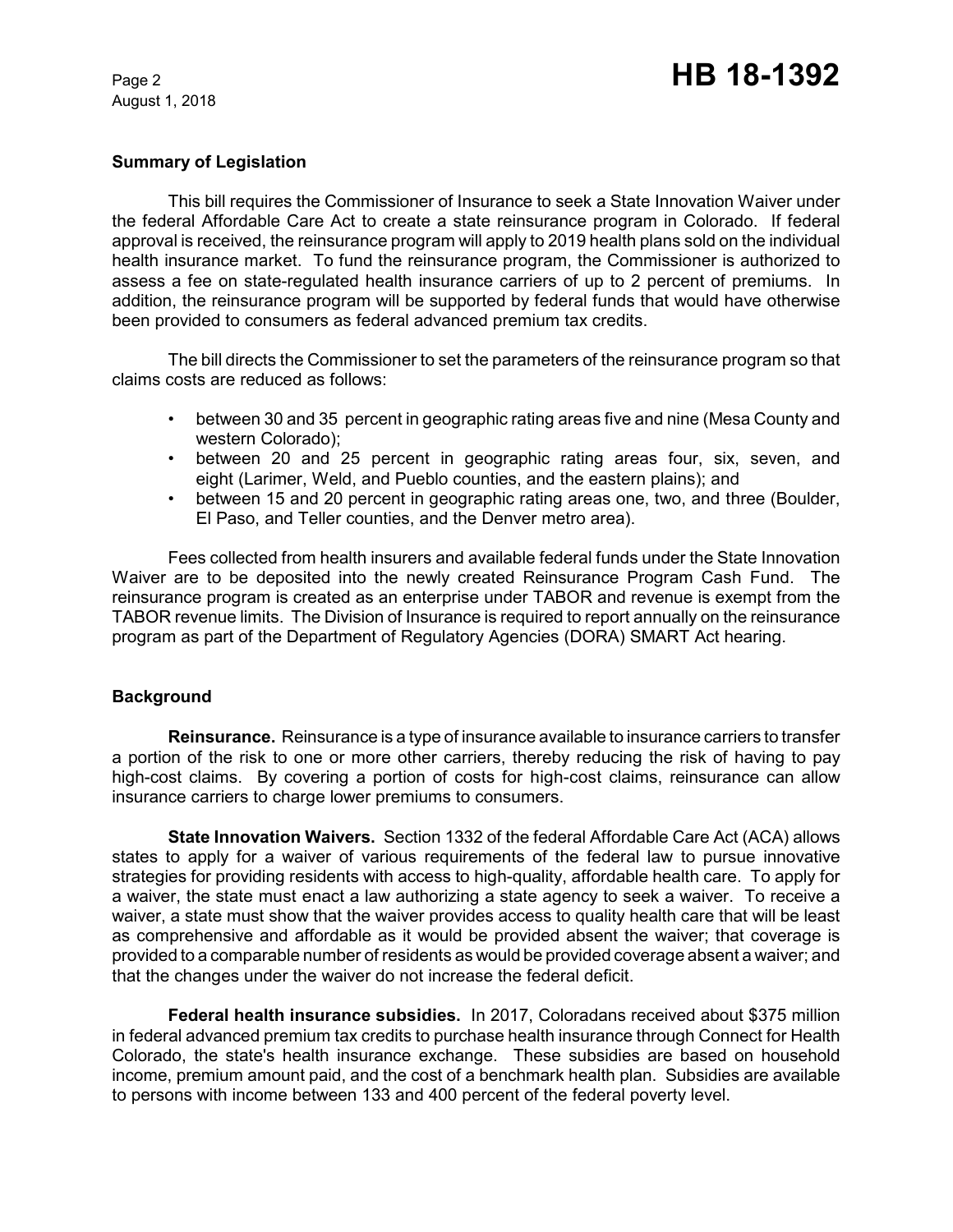#### **State Revenue**

Conditional upon federal approval of a State Innovation Waiver, this bill increases state cash fund revenue by \$67.5 million in FY 2018-19 and \$135.0 million in FY 2019-20. This revenue is from fees assessed on health insurance carriers and is based on the amount necessary to fund the reinsurance program. The first-year impact is prorated to reflect a half year of implementation. The exact fee amount will be determined by the Commissioner of Insurance, but may not exceed 2 percent of premiums collected by health insurers. This revenue is exempt from TABOR revenue limits.

#### **State Diversions**

This bill diverts \$15,000 from the General Fund in FY 2018-19. This revenue diversion occurs because the bill increases costs in the Division of Insurance in DORA, which is funded with premium tax revenue that would otherwise be credited to the General Fund.

## **State Expenditures**

This bill increases state expenditures in DORA by \$135.0 million and up to 4.0 FTE in FY 2018-19 and \$270.0 million and up to 8.0 FTE in FY 2019-20. The majority of these costs are conditional upon federal approval of the state waiver. These costs, which are paid from cash funds and federal funds, are summarized in Table 2 and discussed below.

|                                          | FY 2018-19    | FY 2019-20    |
|------------------------------------------|---------------|---------------|
| <b>Department of Regulatory Agencies</b> |               |               |
| <b>Actuarial Analysis</b>                | \$15,000      |               |
| Reinsurance Payments and Administration  | \$135,000,000 | \$270,000,000 |
| <b>Total Cost</b>                        | \$135,015,000 | \$270,000,000 |
| <b>Total FTE</b>                         | up to 4.0 FTE | up to 8.0 FTE |

**Table 2 Expenditures Under HB 18-1392**

**Waiver application.** DORA will require \$15,000 from the Division of Insurance Cash Fund for actuarial and rate analysis to prepare the federal waiver application. Much of the necessary analysis and work for this waiver application was conducted pursuant to Senate Bill 17-300, which limits the costs under this bill compared to other similar waiver applications.

**Reinsurance payments and administration.** Based on available revenue for the reinsurance program, the fiscal note estimates that reinsurance payments to health insurers will be approximately \$135.0 million in FY 2018-19 and \$270.0 million in FY 2019-20, conditional upon federal approval. These costs are split between the Reinsurance Program Cash Fund and federal funds. These amounts also include the administrative costs in DORA to operate the program. At this time, an exact estimate of the FTE and administrative costs are not available, but are estimated to be between \$500,000 and \$1.0 million per year, and may require up to 8.0 FTE when fully implemented. These costs will also be paid using the Reinsurance Program Cash Fund and federal funds. The reinsurance program operates as a state enterprise and funds are continuously appropriated to DORA from the cash fund.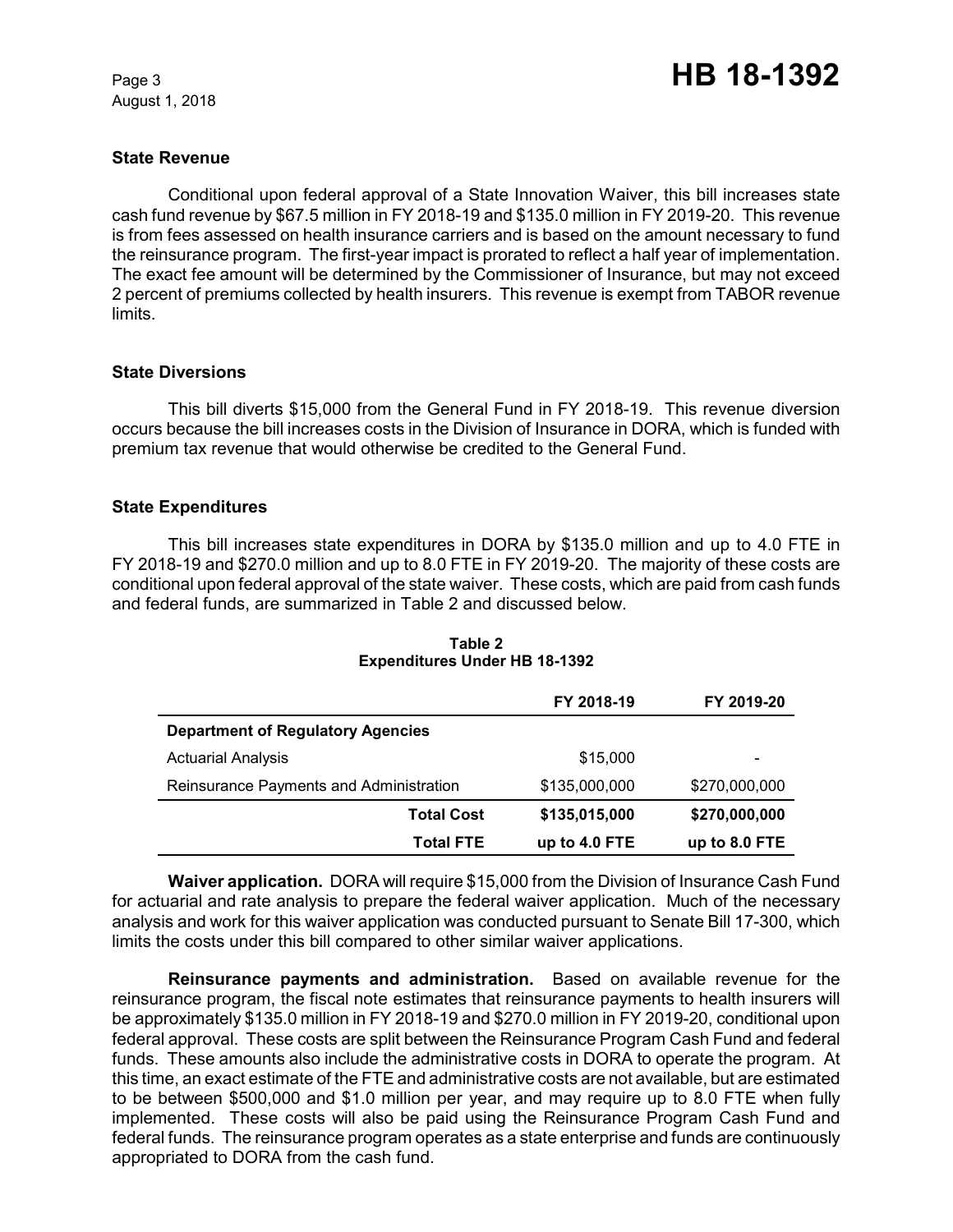**State employee insurance.** By charging a fee on state-regulated health plans, state agencies' costs for employee health insurance premiums may increase. Currently, one of the two health carriers offering plans to state employees is a state-regulated plan on which the fee would be assessed. Because state employee health insurance contributions are based upon prevailing market rates, with costs shared between the employer and employee, this bill is not expected to affect the state's share of employee health insurance premiums until FY 2019-20. Because insurance rates are influenced by a number of variables, the exact effect of this bill cannot be determined. Any increase caused by the bill will be addressed through the total compensation analysis included in the annual budget process.

## **Statutory Public Entity**

If the reinsurance program succeeds in decreasing health insurance premiums, it will likely spur additional consumers to seek health coverage through Connect for Health Colorado. This could increase customer service and other expenses for Connect for Health Colorado. Correspondingly, additional consumers purchasing health insurance through the health insurance exchange will generate additional revenue for Connect for Health Colorado.

#### **Local Government**

Similar to the state employee health insurance premium impact above, local governments that offer state-regulated health plans to their employees may have an increase in health insurance premium costs. Given that health insurance premiums are affected by a number of factors, the exact impact cannot be estimated.

#### **Technical Note**

Amendments adopted by the House eliminated an 8 percent assessment on stop-loss insurance, which limits the revenue for the reinsurance program to an assessment of up to 2 percent on state-regulated individual and group health plans. Even though the revenue base for the program has been reduced, the bill still mandates a similar level of claim cost reductions for the reinsurance program. Therefore, it is unclear if the reinsurance program will be able to meet the claim reduction targets within the current revenue source under the bill.

#### **Effective Date**

This bill was postponed indefinitely by the Senate State, Veterans, and Military Affairs Committee on May 4, 2018.

#### **State Appropriations**

For FY 2018-19, the bill requires and includes an appropriation of \$15,000 from the Division of Insurance Cash Fund to DORA.